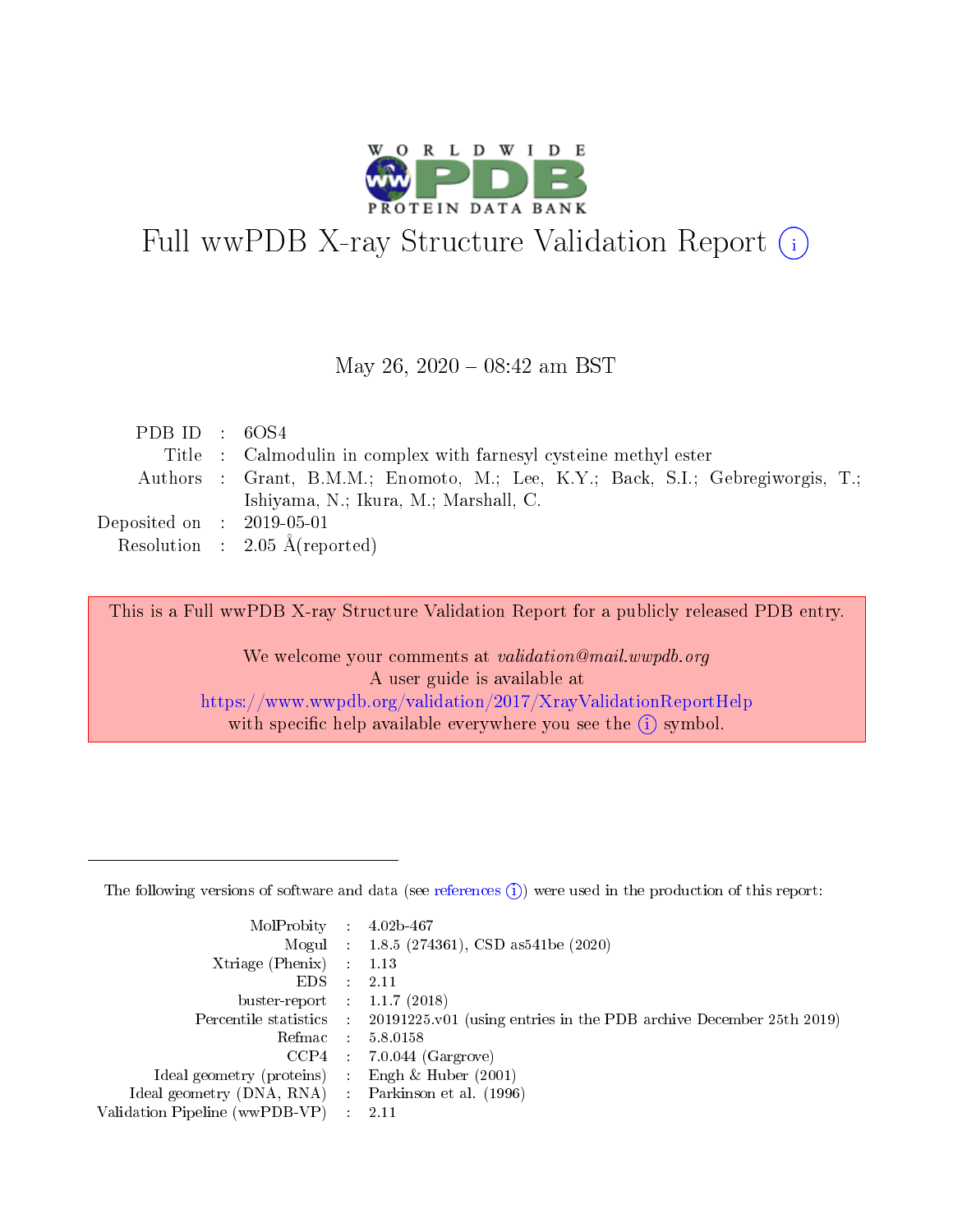# 1 [O](https://www.wwpdb.org/validation/2017/XrayValidationReportHelp#overall_quality)verall quality at a glance  $(i)$

The following experimental techniques were used to determine the structure: X-RAY DIFFRACTION

The reported resolution of this entry is 2.05 Å.

Percentile scores (ranging between 0-100) for global validation metrics of the entry are shown in the following graphic. The table shows the number of entries on which the scores are based.



| Metric                | Whole archive<br>$(\#Entries)$ | Similar resolution<br>$(\#\text{Entries},\, \text{resolution}\; \text{range}(\textup{\AA}))$ |  |  |
|-----------------------|--------------------------------|----------------------------------------------------------------------------------------------|--|--|
| $R_{free}$            | 130704                         | $1692(2.04-2.04)$                                                                            |  |  |
| Clashscore            | 141614                         | 1773 (2.04-2.04)                                                                             |  |  |
| Ramachandran outliers | 138981                         | $1752 (2.04 - 2.04)$                                                                         |  |  |
| Sidechain outliers    | 138945                         | 1752 (2.04-2.04)                                                                             |  |  |
| RSRZ outliers         | 127900                         | $1672(2.04-2.04)$                                                                            |  |  |

The table below summarises the geometric issues observed across the polymeric chains and their fit to the electron density. The red, orange, yellow and green segments on the lower bar indicate the fraction of residues that contain outliers for  $>=3, 2, 1$  and 0 types of geometric quality criteria respectively. A grey segment represents the fraction of residues that are not modelled. The numeric value for each fraction is indicated below the corresponding segment, with a dot representing fractions  $\epsilon=5\%$  The upper red bar (where present) indicates the fraction of residues that have poor fit to the electron density. The numeric value is given above the bar.

| Mol | $\cap$ hain | Length | Quality of chain |
|-----|-------------|--------|------------------|
|     |             |        | 3%               |
|     |             | .48    | 94%              |

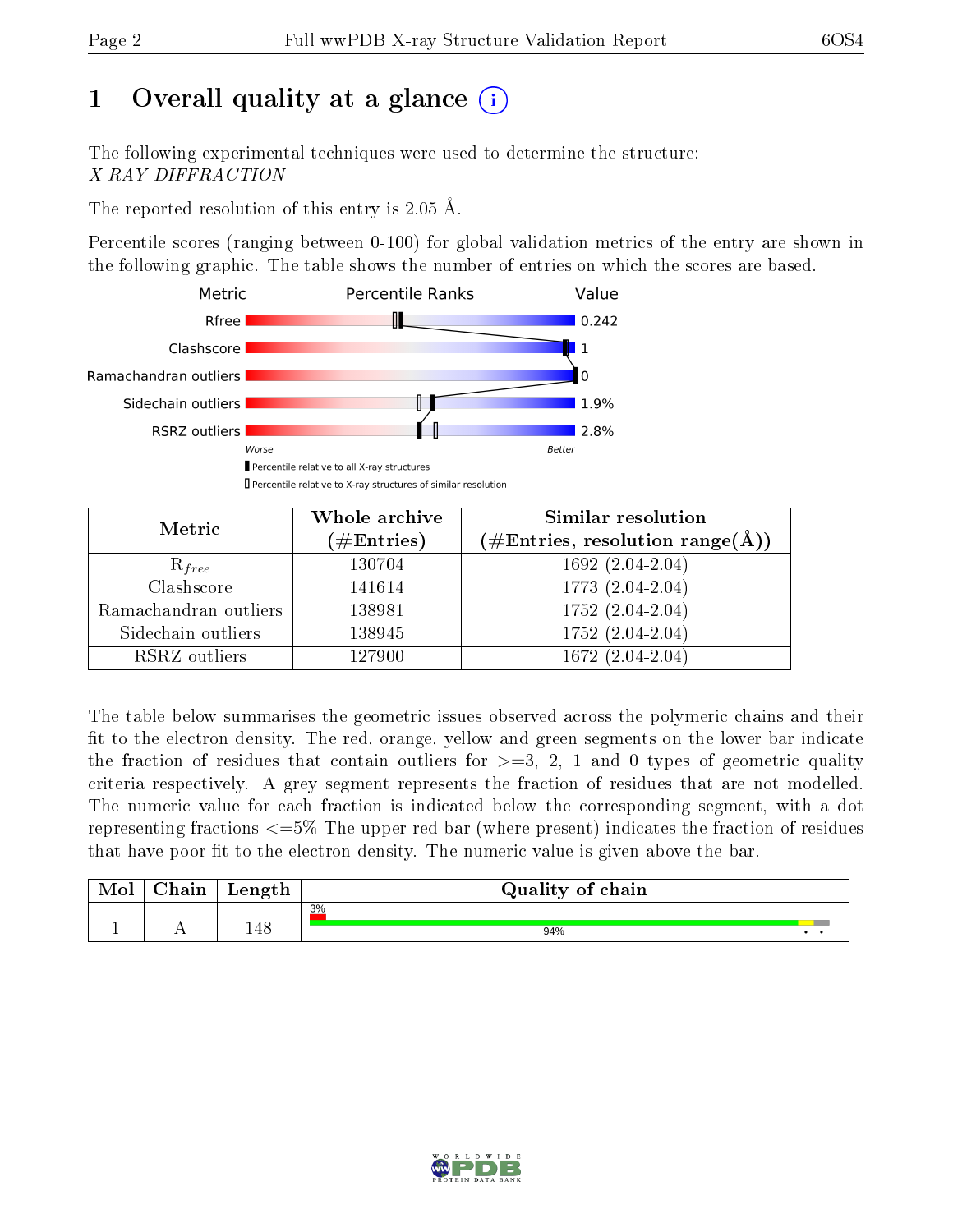# 2 Entry composition  $\left( \cdot \right)$

There are 4 unique types of molecules in this entry. The entry contains 1194 atoms, of which 0 are hydrogens and 0 are deuteriums.

In the tables below, the ZeroOcc column contains the number of atoms modelled with zero occupancy, the AltConf column contains the number of residues with at least one atom in alternate conformation and the Trace column contains the number of residues modelled with at most 2 atoms.

• Molecule 1 is a protein called Calmodulin-1.

| Mol | ${\rm Chain}$ | Residues | Atoms            |     |     | ⊦ ZeroOcc∣ | $\mid$ AltConf $\mid$ Trace |  |  |  |
|-----|---------------|----------|------------------|-----|-----|------------|-----------------------------|--|--|--|
|     |               | 144      | Total<br>$-1107$ | 683 | 178 | 235        |                             |  |  |  |

Molecule 2 is CALCIUM ION (three-letter code: CA) (formula: Ca).

|  | $Mol$   Chain   Residues | <b>Atoms</b> | ZeroOcc   AltConf |  |
|--|--------------------------|--------------|-------------------|--|
|  |                          | Total Ca     |                   |  |

• Molecule 3 is s-farnesyl-l-cysteine methyl ester (three-letter code: 5U0) (formula:  $C_{19}H_{33}NO_2S$ ) (labeled as "Ligand of Interest" by author).



| Mol | Chain   Residues $\frac{1}{2}$ | Atoms     |  |  |  | $ZeroOcc \   \ AltConf \  $ |  |  |
|-----|--------------------------------|-----------|--|--|--|-----------------------------|--|--|
|     |                                | Total C N |  |  |  |                             |  |  |
|     |                                |           |  |  |  |                             |  |  |

• Molecule 4 is water.

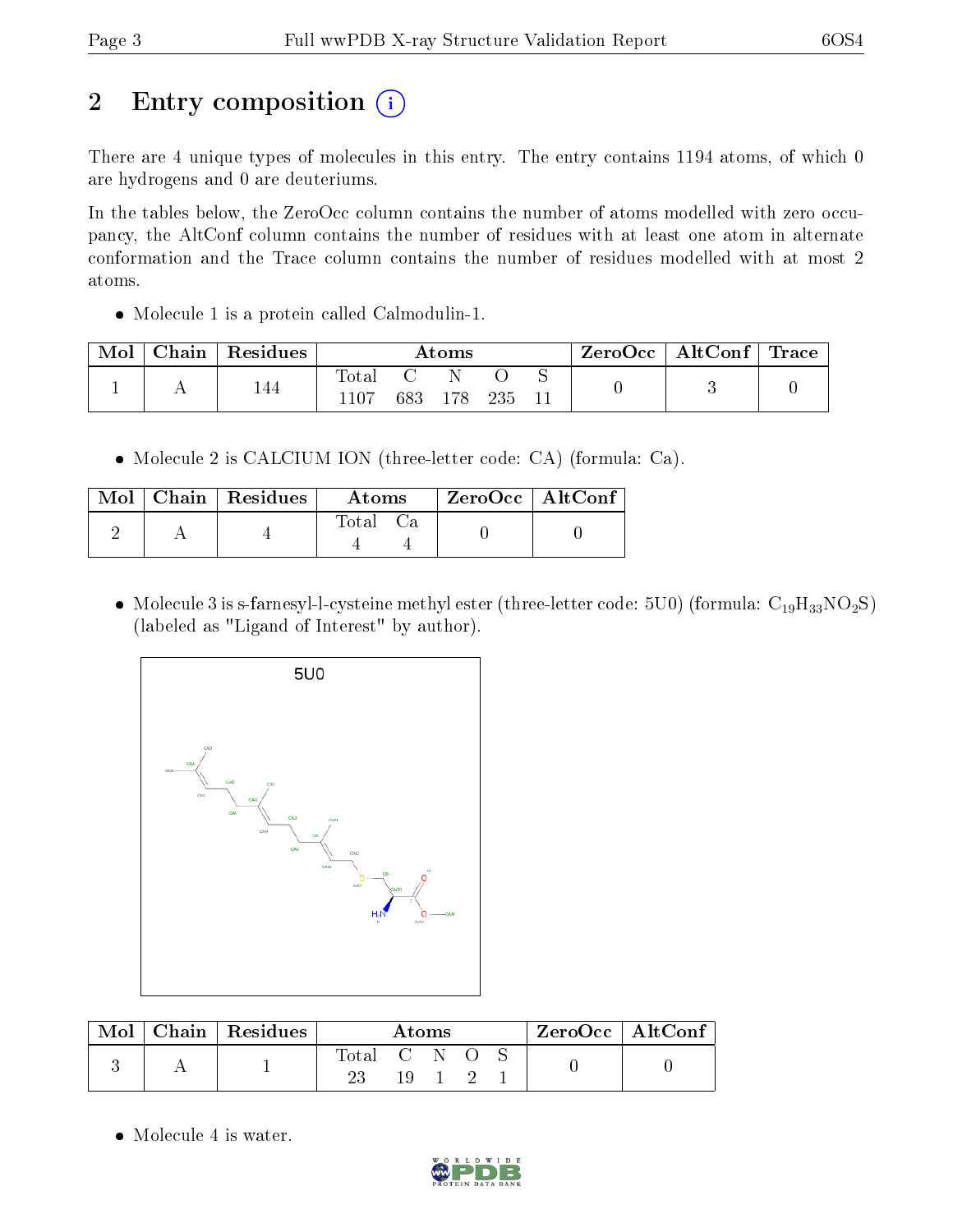|  | $\text{Mol}$   Chain   Residues | Atoms | $ZeroOcc \   \$ AltConf |
|--|---------------------------------|-------|-------------------------|
|  |                                 | Total |                         |

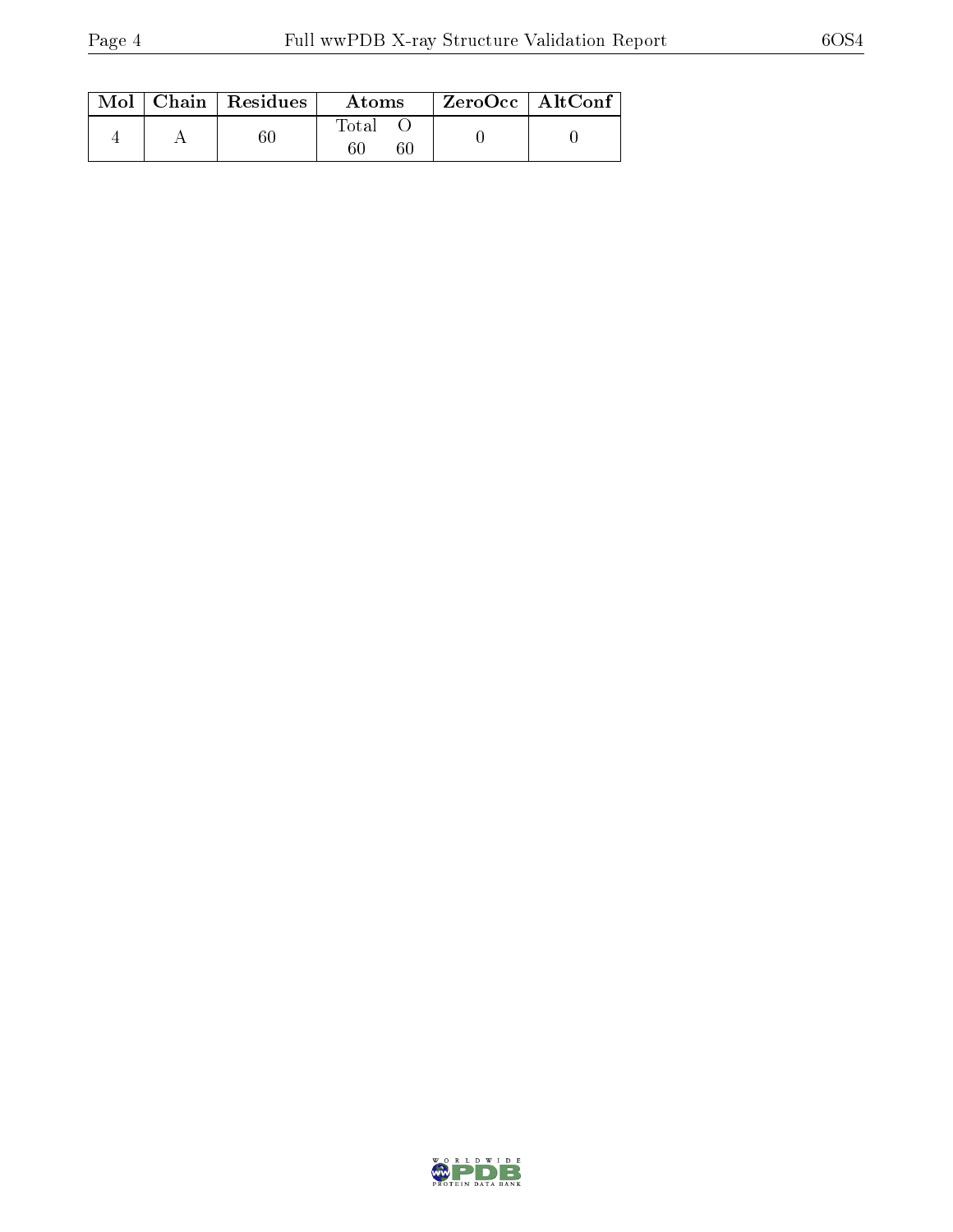# 3 Residue-property plots  $(i)$

These plots are drawn for all protein, RNA and DNA chains in the entry. The first graphic for a chain summarises the proportions of the various outlier classes displayed in the second graphic. The second graphic shows the sequence view annotated by issues in geometry and electron density. Residues are color-coded according to the number of geometric quality criteria for which they contain at least one outlier: green  $= 0$ , yellow  $= 1$ , orange  $= 2$  and red  $= 3$  or more. A red dot above a residue indicates a poor fit to the electron density (RSRZ  $> 2$ ). Stretches of 2 or more consecutive residues without any outlier are shown as a green connector. Residues present in the sample, but not in the model, are shown in grey.

• Molecule 1: Calmodulin-1



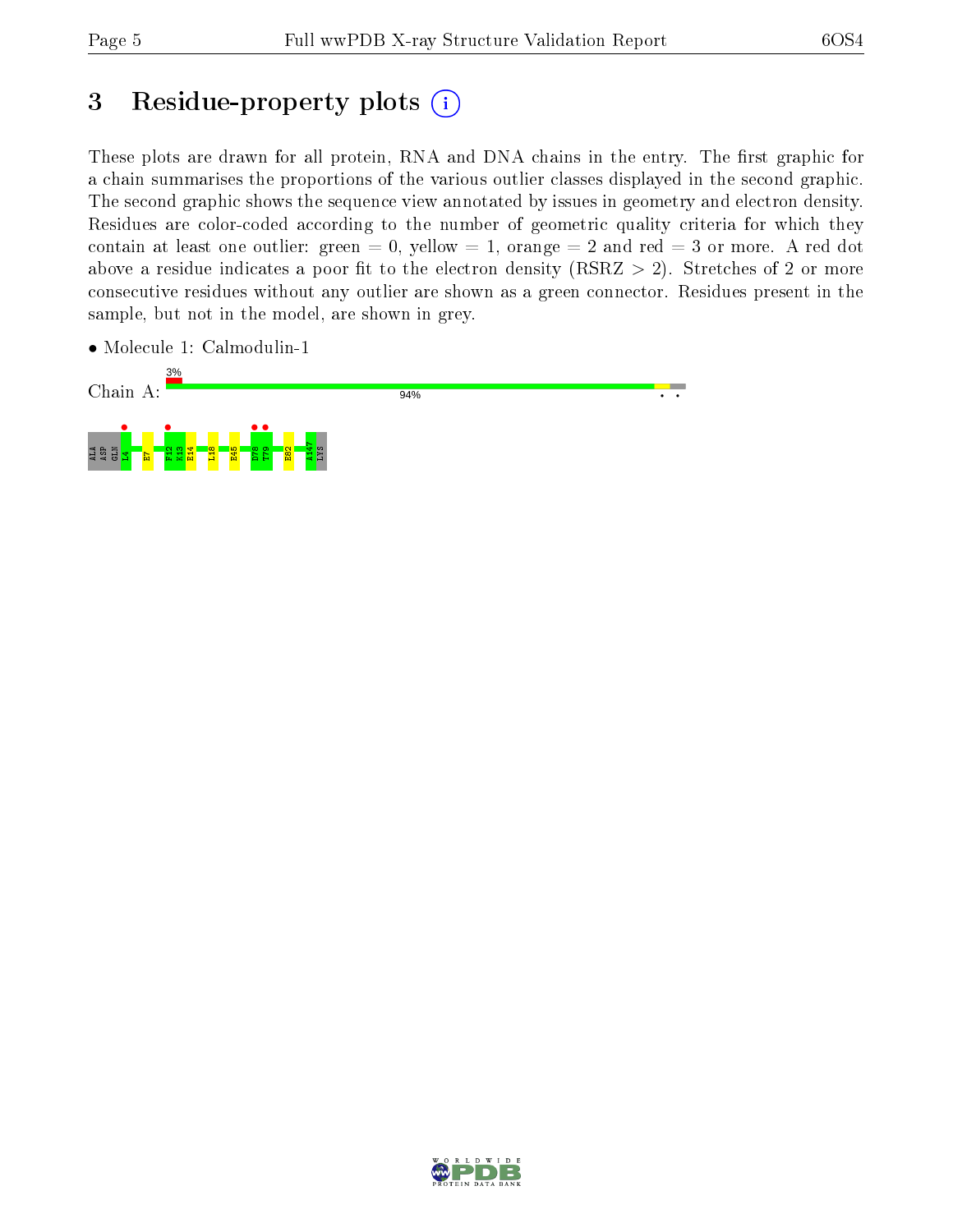## 4 Data and refinement statistics  $(i)$

| Property                                                                 | Value                                                     | Source     |
|--------------------------------------------------------------------------|-----------------------------------------------------------|------------|
| Space group                                                              | P 61 2 2                                                  | Depositor  |
| Cell constants                                                           | $40.38\text{\AA}$ $338.14\text{\AA}$<br>$40.38\text{\AA}$ |            |
| a, b, c, $\alpha$ , $\beta$ , $\gamma$                                   | $90.00^{\circ}$ $90.00^{\circ}$ $120.00^{\circ}$          | Depositor  |
| Resolution $(A)$                                                         | $34.97 - 2.05$                                            | Depositor  |
|                                                                          | $34.97 = 2.05$                                            | <b>EDS</b> |
| % Data completeness                                                      | $\overline{99.8 (34.97-2.05)}$                            | Depositor  |
| (in resolution range)                                                    | 99.3 (34.97-2.05)                                         | <b>EDS</b> |
| $R_{merge}$                                                              | 0.05                                                      | Depositor  |
| $\mathrm{R}_{sym}$                                                       | (Not available)                                           | Depositor  |
| $\langle I/\sigma(I) \rangle^{-1}$                                       | $3.12$ (at 2.05Å)                                         | Xtriage    |
| Refinement program                                                       | PHENIX 1.14 3260                                          | Depositor  |
| $R, R_{free}$                                                            | 0.191<br>0.225<br>$\mathcal{L}$                           | Depositor  |
|                                                                          | 0.200,<br>0.242                                           | DCC        |
| $R_{free}$ test set                                                      | 1138 reflections $(10.01\%)$                              | wwPDB-VP   |
| Wilson B-factor $(A^2)$                                                  | 43.2                                                      | Xtriage    |
| Anisotropy                                                               | 0.273                                                     | Xtriage    |
| Bulk solvent $k_{sol}(\mathrm{e}/\mathrm{A}^3),$ $B_{sol}(\mathrm{A}^2)$ | 0.35, 47.4                                                | <b>EDS</b> |
| L-test for twinning <sup>2</sup>                                         | $< L >$ = 0.47, $< L2 >$ = 0.30                           | Xtriage    |
| Estimated twinning fraction                                              | $\overline{\text{No}}$ twinning to report.                | Xtriage    |
| $F_o, F_c$ correlation                                                   | 0.95                                                      | <b>EDS</b> |
| Total number of atoms                                                    | 1194                                                      | wwPDB-VP   |
| Average B, all atoms $(A^2)$                                             | 47.0                                                      | wwPDB-VP   |

Xtriage's analysis on translational NCS is as follows: The largest off-origin peak in the Patterson function is  $7.55\%$  of the height of the origin peak. No significant pseudotranslation is detected.

<sup>&</sup>lt;sup>2</sup>Theoretical values of  $\langle |L| \rangle$ ,  $\langle L^2 \rangle$  for acentric reflections are 0.5, 0.333 respectively for untwinned datasets, and 0.375, 0.2 for perfectly twinned datasets.



<span id="page-5-1"></span><span id="page-5-0"></span><sup>1</sup> Intensities estimated from amplitudes.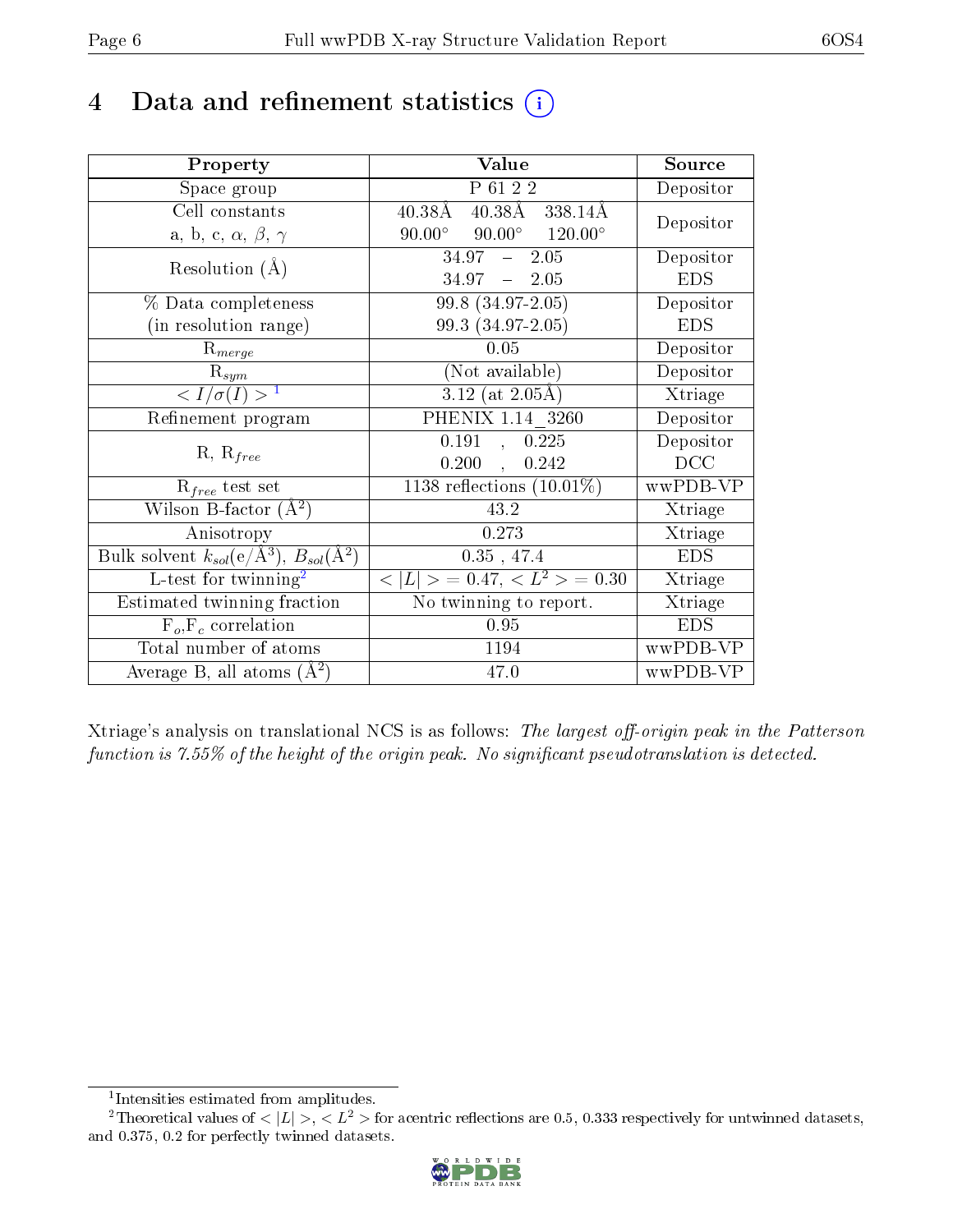# 5 Model quality  $(i)$

### 5.1 Standard geometry  $(i)$

Bond lengths and bond angles in the following residue types are not validated in this section: CA, 5U0

The Z score for a bond length (or angle) is the number of standard deviations the observed value is removed from the expected value. A bond length (or angle) with  $|Z| > 5$  is considered an outlier worth inspection. RMSZ is the root-mean-square of all Z scores of the bond lengths (or angles).

|  | $Mol$   Chain |      | Bond lengths                    | Bond angles |        |  |
|--|---------------|------|---------------------------------|-------------|--------|--|
|  |               |      | RMSZ $ #Z  > 5$ RMSZ $ #Z  > 5$ |             |        |  |
|  |               | 0.39 | 0/1128                          | 0.52        | 0/1519 |  |

There are no bond length outliers.

There are no bond angle outliers.

There are no chirality outliers.

There are no planarity outliers.

### 5.2 Too-close contacts  $(i)$

In the following table, the Non-H and H(model) columns list the number of non-hydrogen atoms and hydrogen atoms in the chain respectively. The H(added) column lists the number of hydrogen atoms added and optimized by MolProbity. The Clashes column lists the number of clashes within the asymmetric unit, whereas Symm-Clashes lists symmetry related clashes.

|  |      |          | Mol   Chain   Non-H   H(model)   H(added)   Clashes   Symm-Clashes |
|--|------|----------|--------------------------------------------------------------------|
|  | 1107 | $1002\,$ |                                                                    |
|  |      |          |                                                                    |
|  |      |          |                                                                    |
|  |      |          |                                                                    |
|  |      | 1002     |                                                                    |

The all-atom clashscore is defined as the number of clashes found per 1000 atoms (including hydrogen atoms). The all-atom clashscore for this structure is 1.

All (2) close contacts within the same asymmetric unit are listed below, sorted by their clash magnitude.

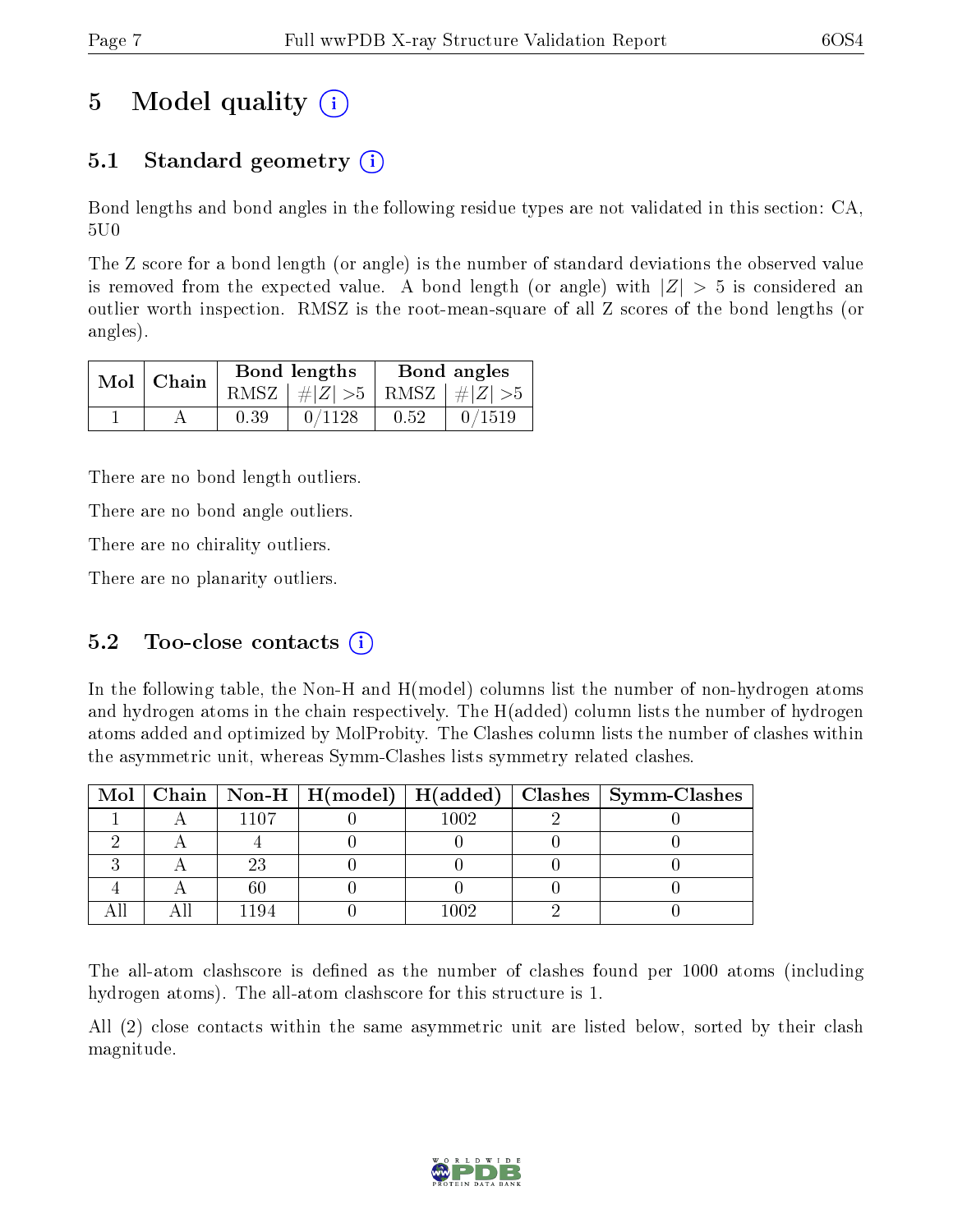| Atom-1         | Atom-2           | Interatomic<br>distance $(A)$ | Clash<br>overlap $(A)$ |
|----------------|------------------|-------------------------------|------------------------|
| 1:A:14:GLU:O   | 1: A:18:LEU:HD13 | 2.18                          |                        |
| 1: A: 7: GLU:H | 1: A: 7: GLU: CD | 2 23                          |                        |

There are no symmetry-related clashes.

#### 5.3 Torsion angles  $(i)$

#### 5.3.1 Protein backbone (i)

In the following table, the Percentiles column shows the percent Ramachandran outliers of the chain as a percentile score with respect to all X-ray entries followed by that with respect to entries of similar resolution.

The Analysed column shows the number of residues for which the backbone conformation was analysed, and the total number of residues.

| $\vert$ Mol $\vert$ Chain $\vert$ | Analysed                                |  | Favoured   Allowed   Outliers   Percentiles                                        |  |
|-----------------------------------|-----------------------------------------|--|------------------------------------------------------------------------------------|--|
|                                   | $145/148$ (98\%)   143 (99\%)   2 (1\%) |  | $\begin{array}{ c c c c c }\n\hline\n\multicolumn{1}{ c }{100} & 100\n\end{array}$ |  |

There are no Ramachandran outliers to report.

#### 5.3.2 Protein sidechains  $(i)$

In the following table, the Percentiles column shows the percent sidechain outliers of the chain as a percentile score with respect to all X-ray entries followed by that with respect to entries of similar resolution.

The Analysed column shows the number of residues for which the sidechain conformation was analysed, and the total number of residues.

| $\mid$ Mol $\mid$ Chain | Analysed                      |           | Rotameric   Outliers   Percentiles |  |
|-------------------------|-------------------------------|-----------|------------------------------------|--|
|                         | $109/126$ (86\%)   107 (98\%) | 2 $(2\%)$ | 55<br>59 <sup>°</sup>              |  |

All (2) residues with a non-rotameric sidechain are listed below:

| Mol | Chain | Res | Type                      |
|-----|-------|-----|---------------------------|
|     |       |     | $\mathbf{G}^{\mathrm{H}}$ |
|     |       |     | ÷L.                       |

Some sidechains can be flipped to improve hydrogen bonding and reduce clashes. There are no such sidechains identified.

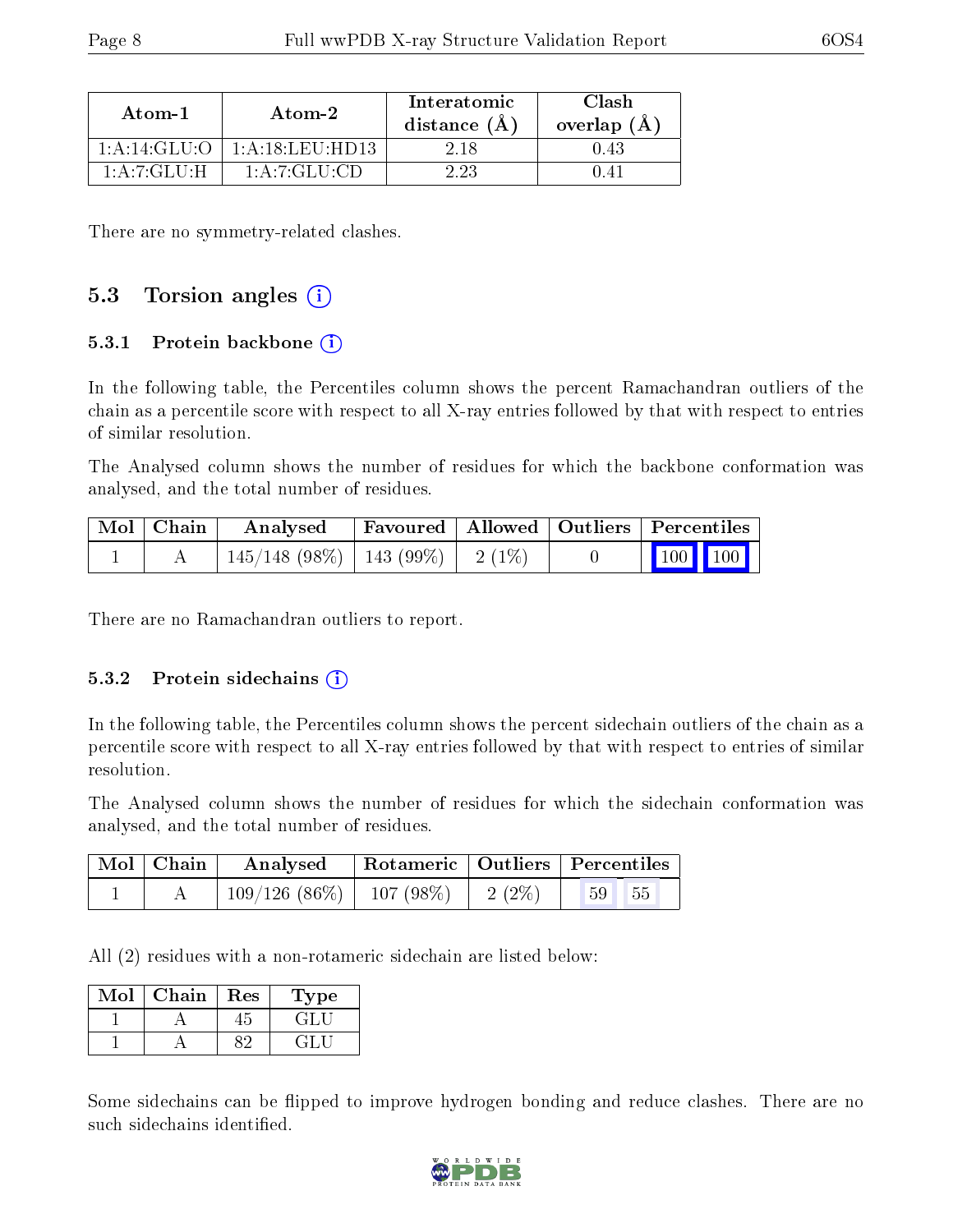#### $5.3.3$  RNA  $(i)$

There are no RNA molecules in this entry.

#### 5.4 Non-standard residues in protein, DNA, RNA chains (i)

There are no non-standard protein/DNA/RNA residues in this entry.

#### 5.5 Carbohydrates (i)

There are no carbohydrates in this entry.

#### 5.6 Ligand geometry  $(i)$

Of 5 ligands modelled in this entry, 4 are monoatomic - leaving 1 for Mogul analysis.

In the following table, the Counts columns list the number of bonds (or angles) for which Mogul statistics could be retrieved, the number of bonds (or angles) that are observed in the model and the number of bonds (or angles) that are defined in the Chemical Component Dictionary. The Link column lists molecule types, if any, to which the group is linked. The Z score for a bond length (or angle) is the number of standard deviations the observed value is removed from the expected value. A bond length (or angle) with  $|Z| > 2$  is considered an outlier worth inspection. RMSZ is the root-mean-square of all Z scores of the bond lengths (or angles).

| Mol | Type            | Chain |         |  |                          | ${\mathbf Res}$ | Link           |            | Bond lengths |           |  | Bond angles |  |
|-----|-----------------|-------|---------|--|--------------------------|-----------------|----------------|------------|--------------|-----------|--|-------------|--|
|     |                 |       |         |  | Counts-                  | RMSZ            | $\vert \#  Z $ | Counts     | RMSZ         | $\pm  Z $ |  |             |  |
|     | 5U <sub>0</sub> |       | $205\,$ |  | . റെ. റെ. ററ<br>22.22.22 |                 |                | 24, 26, 26 | 0.43         |           |  |             |  |

In the following table, the Chirals column lists the number of chiral outliers, the number of chiral centers analysed, the number of these observed in the model and the number defined in the Chemical Component Dictionary. Similar counts are reported in the Torsion and Rings columns. '-' means no outliers of that kind were identified.

|     |     |                          | Mol   Type   Chain   Res   Link   Chirals | Torsions   Rings |  |
|-----|-----|--------------------------|-------------------------------------------|------------------|--|
| 5U0 | 205 | <b>Contract Contract</b> |                                           | 8/25/25/25       |  |

There are no bond length outliers.

There are no bond angle outliers.

There are no chirality outliers.

All (8) torsion outliers are listed below:

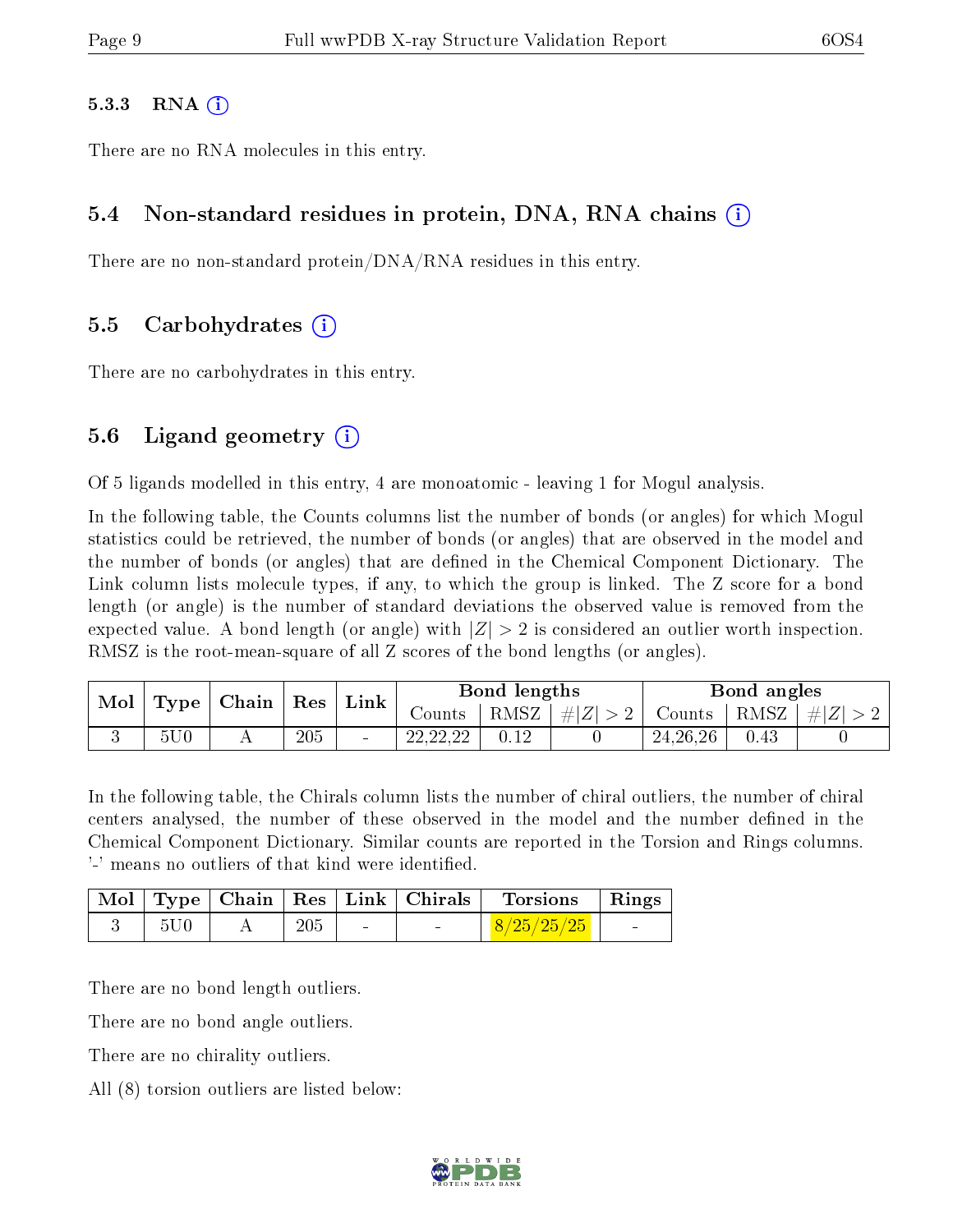| $\operatorname{Mol}$ | Chain | Res | Type            | Atoms           |
|----------------------|-------|-----|-----------------|-----------------|
| 3                    |       | 205 | 5U0             | CAL-CAM-CAO-SAP |
| 3                    | А     | 205 | 5U <sub>0</sub> | N-CA-CB-SAP     |
| 3                    | А     | 205 | 5U0             | C-CA-CB-SAP     |
| 3                    | А     | 205 | 5U <sub>0</sub> | CAC-CAE-CAF-CAG |
| 3                    | А     | 205 | 5U0             | $O-CA-N$        |
| 3                    | А     | 205 | 5U <sub>0</sub> | CAJ-CAK-CAL-CAN |
| 3                    |       | 205 | 5U <sub>0</sub> | OAV-C-CA-N      |
| 3                    |       | 205 | 5U <sub>0</sub> | CAJ-CAK-CAL-CAM |

There are no ring outliers.

No monomer is involved in short contacts.

The following is a two-dimensional graphical depiction of Mogul quality analysis of bond lengths, bond angles, torsion angles, and ring geometry for all instances of the Ligand of Interest. In addition, ligands with molecular weight > 250 and outliers as shown on the validation Tables will also be included. For torsion angles, if less then 5% of the Mogul distribution of torsion angles is within 10 degrees of the torsion angle in question, then that torsion angle is considered an outlier. Any bond that is central to one or more torsion angles identified as an outlier by Mogul will be highlighted in the graph. For rings, the root-mean-square deviation (RMSD) between the ring in question and similar rings identified by Mogul is calculated over all ring torsion angles. If the average RMSD is greater than 60 degrees and the minimal RMSD between the ring in question and any Mogul-identied rings is also greater than 60 degrees, then that ring is considered an outlier. The outliers are highlighted in purple. The color gray indicates Mogul did not find sufficient equivalents in the CSD to analyse the geometry.



### 5.7 [O](https://www.wwpdb.org/validation/2017/XrayValidationReportHelp#nonstandard_residues_and_ligands)ther polymers (i)

There are no such residues in this entry.

### 5.8 Polymer linkage issues  $(i)$

There are no chain breaks in this entry.

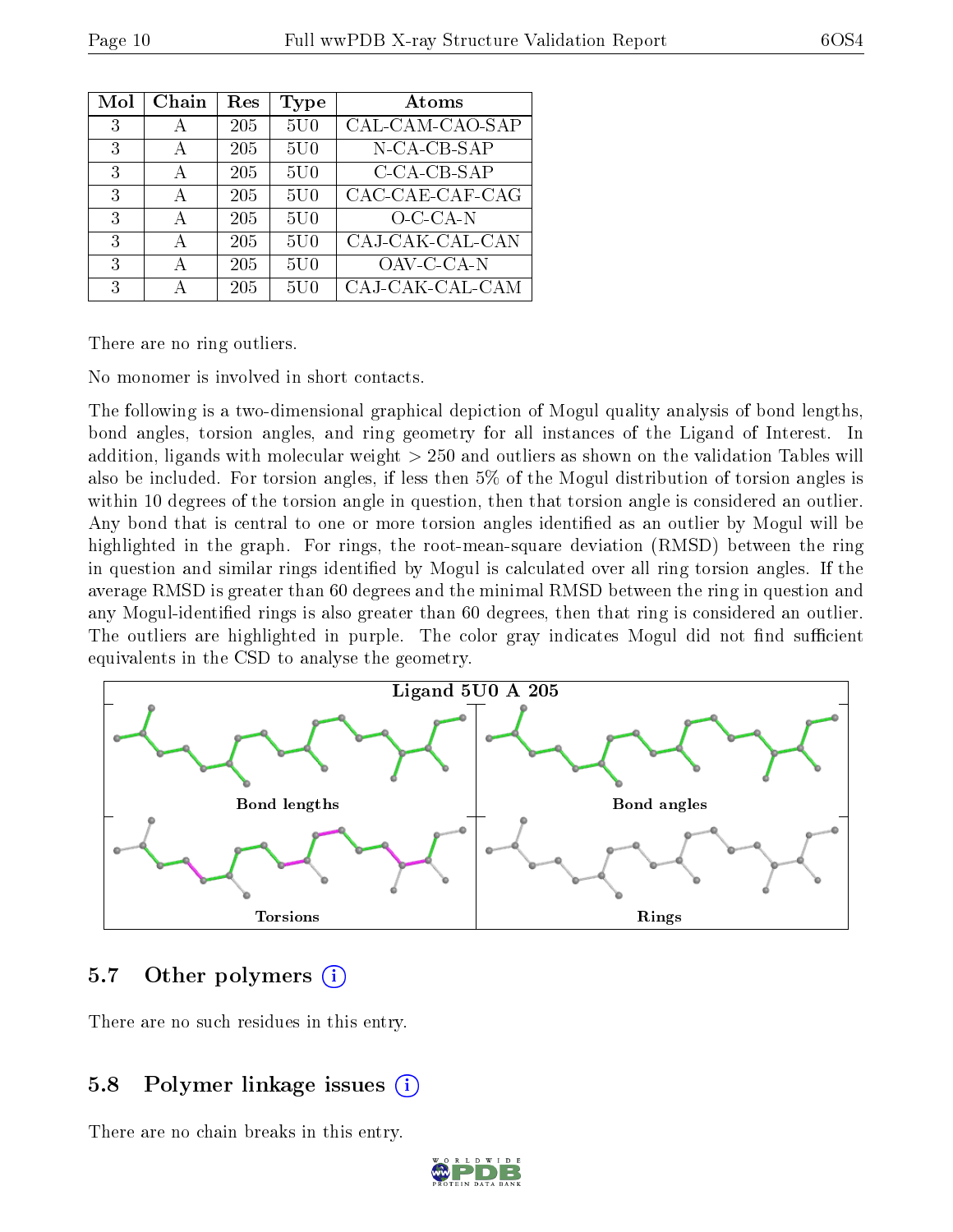## 6 Fit of model and data  $\left( \cdot \right)$

### 6.1 Protein, DNA and RNA chains (i)

In the following table, the column labelled  $#RSRZ>2'$  contains the number (and percentage) of RSRZ outliers, followed by percent RSRZ outliers for the chain as percentile scores relative to all X-ray entries and entries of similar resolution. The OWAB column contains the minimum, median,  $95<sup>th</sup>$  percentile and maximum values of the occupancy-weighted average B-factor per residue. The column labelled  $Q < 0.9$  lists the number of (and percentage) of residues with an average occupancy less than 0.9.

| $\mid$ Mol $\mid$ Chain | $\mid$ Analysed $\mid$ <rsrz> <math>\mid</math></rsrz> | $\rm \#RSRZ{>}2$ |  | $\rm OWAB(\AA^2) \mid Q<0.9$                |  |
|-------------------------|--------------------------------------------------------|------------------|--|---------------------------------------------|--|
|                         | $144/148$ (97\%)   0.36                                |                  |  | $\mid$ 4 (2\%) 53 58 $\mid$ 25, 43, 83, 120 |  |

All (4) RSRZ outliers are listed below:

| Mol | Chain | ${\mathop{\mathrm{Res}}\nolimits}$<br>Type |             | <b>RSRZ</b> |
|-----|-------|--------------------------------------------|-------------|-------------|
|     |       | 12                                         | PHE         | 2.9         |
|     |       | 78                                         | ${\rm ASP}$ | 2.4         |
|     |       | 79                                         | THR.        | 2.2         |
|     |       |                                            | LEU         | 22          |

#### 6.2 Non-standard residues in protein, DNA, RNA chains  $(i)$

There are no non-standard protein/DNA/RNA residues in this entry.

### 6.3 Carbohydrates (i)

There are no carbohydrates in this entry.

### 6.4 Ligands  $(i)$

In the following table, the Atoms column lists the number of modelled atoms in the group and the number defined in the chemical component dictionary. The B-factors column lists the minimum, median,  $95<sup>th</sup>$  percentile and maximum values of B factors of atoms in the group. The column labelled  $Q< 0.9$  lists the number of atoms with occupancy less than 0.9.

| Mol | Type | Chain | $\overline{\phantom{a}}$ Res $^+$ | Atoms | $_{\rm RSCC}$ |      | $RSR \mid$ B-factors $(A^2)$ | $\mathrm{Q}{<}0.9$ |
|-----|------|-------|-----------------------------------|-------|---------------|------|------------------------------|--------------------|
|     | 5U0  |       | 205                               | 23/23 | 0.67          | 0.33 | 37,85,117,118                |                    |
|     |      |       | 202                               |       | 0.97          | 0.04 | 38, 38, 38, 38               |                    |
|     |      |       | 203                               |       | $0.97\,$      | 0.12 | 26, 26, 26, 26               |                    |

Continued on next page...